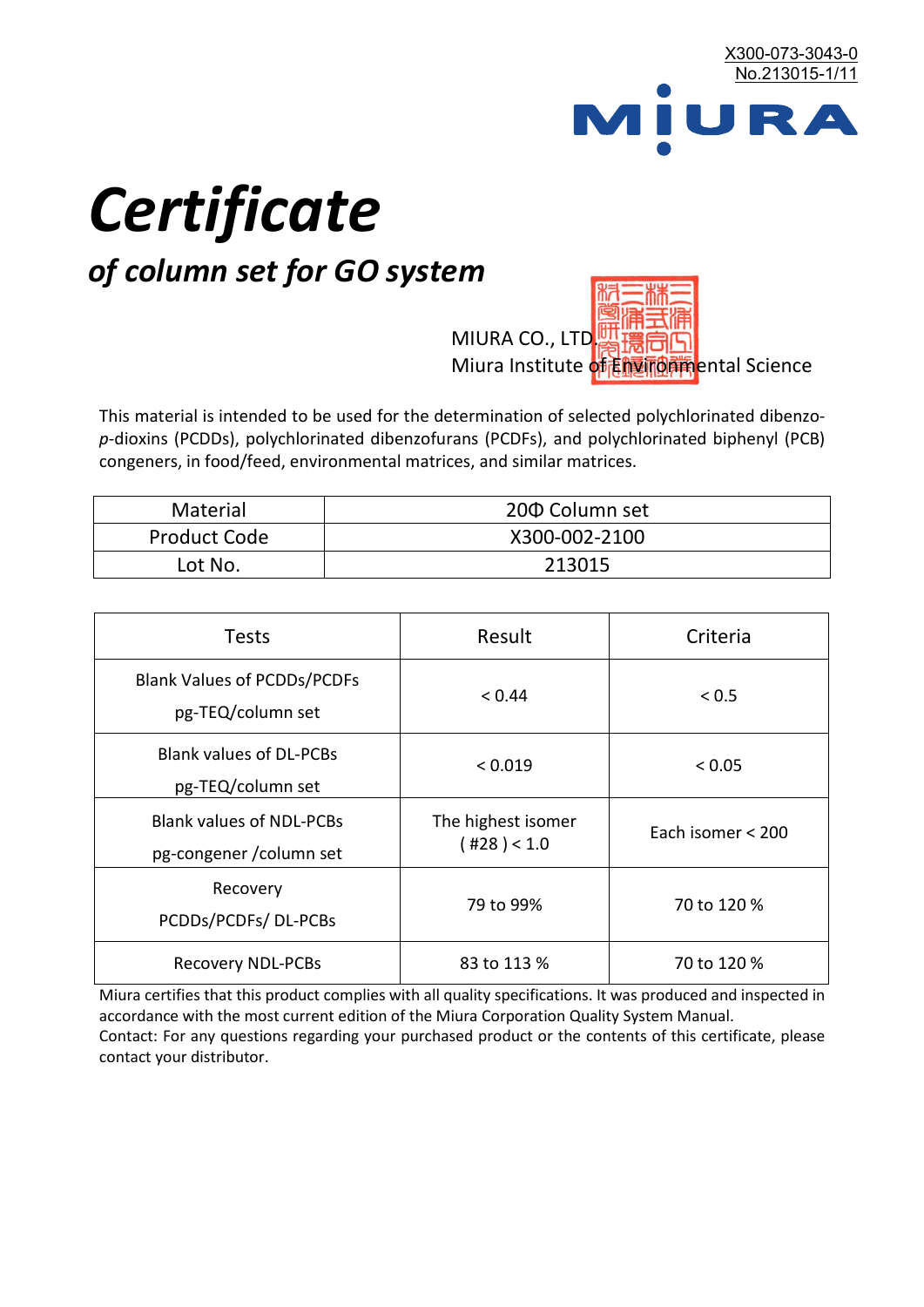### **DESCRIPTIONS**

**Lot Number:** The number mentioned on the labels on the column bag is the lot production number.

**Blank Level Values:** Blank level values, expressed as mass fractions (pg-TEQ per a column set), for selected PCB congeners, PCDD, and PCDF congeners are provided in Table 2. Blank level values are a reference value for which MIURA has the highest confidence in its accuracy, in that all known or suspected sources of bias have been investigated or taken into account (JIS K0311 or JIS K0312).

**Recovery Values (Sample):** Recovery values, expressed as percentages, are provided in Table 3 for selected mass labeled-PCB congeners, and selected mass labeled PCDD and PCDF congeners, based on selected mass labeled recovery standards added before GC-MS measurement. Recovery values meet EU regulations; however, the values meet the MIURA criteria for this certification, which are stricter than what is required by EU regulations.

#### **NOTICE AND WARNING TO USERS**

THE GO SYSTEM COLUMN SET IS INTENDED FOR DIOXIN ANALYTICAL USE ONLY, INCLUDING HAZARDOUS MATERIALS. BEFORE USE, READ THE SDS CAREFULLY; HANDLE PRODUCT AS A HAZARDOUS MATERIAL CAPABLE OF SKIN CORROSION AND/OR EYE DAMAGE.

#### **INSTRUCTIONS FOR STABILITY, STORAGE, AND USE**

**Stability and Storage:** The column set should be stored at room temperatures below 25 °C until use. It should not be frozen or exposed to sunlight or ultraviolet radiation. After removing from the bags, the contents should be used immediately, especially, because the concentration column (lower) "Alumina" can be deactivated under high-humidity. Storing of the removed column set is not recommended.

**Use:** If storing in a cold room or refrigerator, bring them to room temperature (let stand for approximately 30 min), remove water condensed on the surface of the bags. Carefully remove the bags to avoid damage of the column. Use the same lot number with one column set. For more information of column set refer to the operation manual.

#### **ANALYTICAL METHODS USED AT MIURA**

For preparation of blank test, several column sets chosen at random per lot production were allowed to reach ambient temperature; two types of the purification columns (upper: silver nitrate silica gel, and lower: sulfuric acid silica gel) were assembled, and 10 mL of n-hexane was added to wet the top of the column with the designated column cap and disposable syringe. Then, a known amount of internal standard solution (containing selected labeled PCB, PCDDs, and PCDFs congeners; as shown in Table 1) dissolved in 6 mL of n-hexane was added to the top of the column with disposable syringe, and the syringe was washed with 2 x 2 mL of n-hexane; the n-hexane was injected into the column again. Then, the purification columns assembled with the concentration columns (upper) and (lower) were set to the each system unit immediately. After two fractions (dioxin and PCB fractions) were obtained from each system unit, a known amount of the recovery standard solution was added to each concentration vessel. Finally, both fractions were concentrated using an evaporation system under nitrogen to 0.01 mL.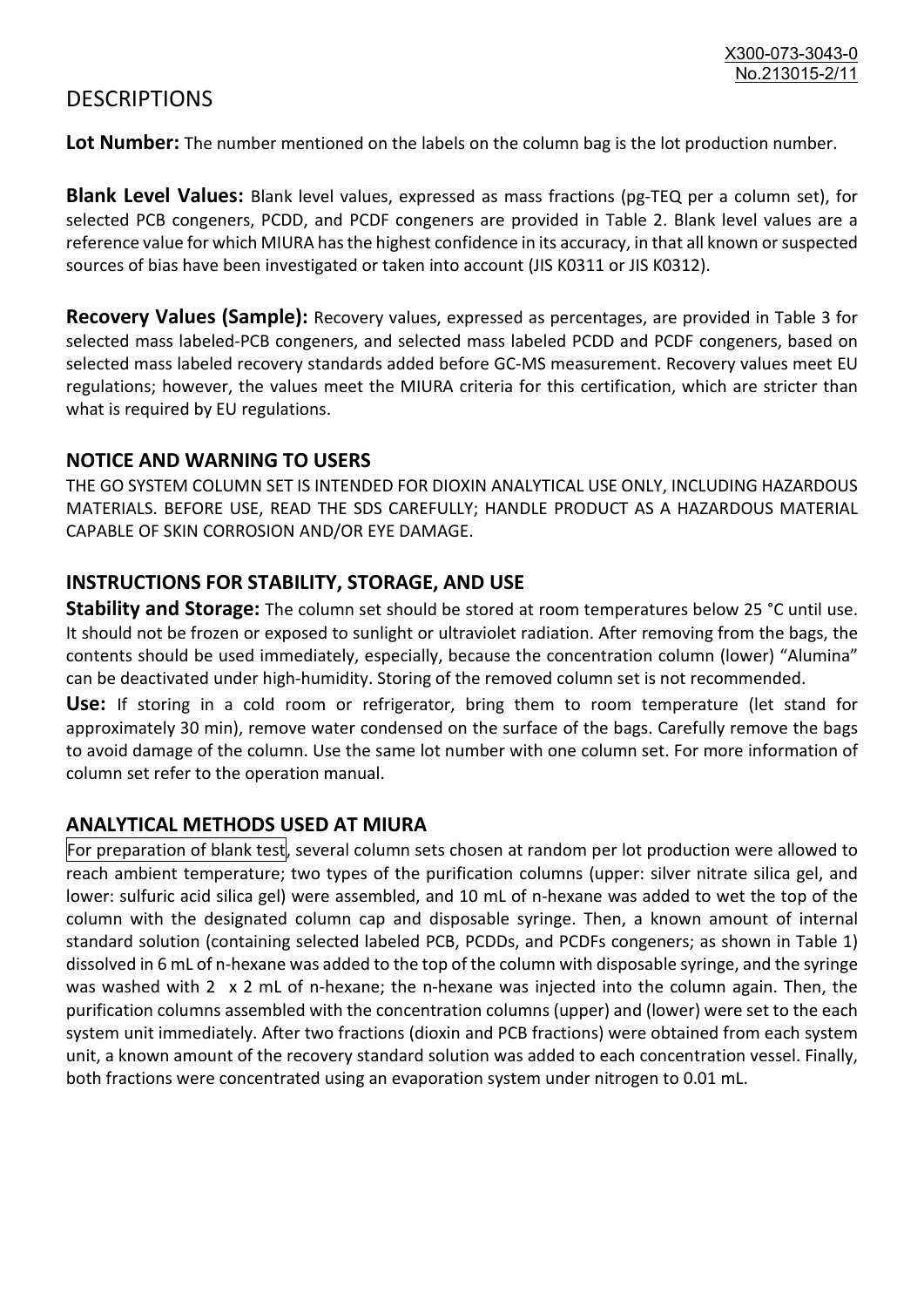X300-073-3043-0 No.213015-3/11

| Compounds                          | Standard                      | Maker Code     | Maker                           | <b>Diluted</b><br>Concentration |
|------------------------------------|-------------------------------|----------------|---------------------------------|---------------------------------|
| PCDDs and PCDFs,<br><b>DL-PCBs</b> | Internal Standard             | DF-SS-A        |                                 | $10$ ng/mL<br>in decane         |
|                                    | <b>Internal Standard</b>      | DFP-LCS-B      | Wellington<br>Laboratories Inc. |                                 |
|                                    | Recovery (Surrogate) Standard | DF-IS-J        |                                 |                                 |
| <b>NDL-PCBs</b>                    | Internal Standard             | <b>MBP-28</b>  |                                 |                                 |
|                                    |                               | <b>MBP-52</b>  |                                 |                                 |
|                                    |                               | MBP-101        |                                 |                                 |
|                                    |                               | <b>MBP-138</b> |                                 |                                 |
|                                    |                               | MBP-153        |                                 |                                 |
|                                    | Recovery (Surrogate) Standard | <b>MBP-19</b>  |                                 |                                 |
|                                    |                               | <b>MBP-70</b>  |                                 |                                 |
|                                    |                               | MBP-111        |                                 |                                 |
|                                    |                               | MBP-162        |                                 |                                 |
|                                    |                               | <b>MBP-178</b> |                                 |                                 |

Table 1. Standard solutions used for recovery tests.

The concentrated dioxin fraction was analyzed using gas chromatography / high resolution mass spectrometry (GC/HRMS) operated in electron impact (EI) mode. A 0.25 mm ID × 60 m fused silica capillary (BPX-DXN, TRAJAN) was used. The concentrated PCB fraction was analyzed using GC/HRMS operated in EI mode. A 0.25 mm ID × 60 m fused silica capillary (HT8-PCB, TRAJAN) was used. All injections were 2 μL using a splitless inlet. The results, blank level values, are provided in Table 2. The chromatograms of each compounds are shown at page 6 and after. Furthermore, the dioxin and PCB fractions were analyzed using gas chromatography / low resolution mass spectrometry operated in total ion scan (m/z 50 to 500) mode, to confirm if interferences may affect determination of target compounds by GC/HRMS are included in the fractions, the chromatograms are not shown here.

For the recovery test (sample), The sunflower seed oil from Helianthus annuus (S5007-1L, Sigma Aldrich) was dissolved in 2 mL of n-hexane. A known amount of the internal standard solution was added to the flask, mixed, and allowed to equilibrate. First, several column sets chosen at random per lot production were allowed to reach ambient temperature; the purification columns (upper) and (lower) were assembled. 10 mL of n-hexane was added to wet the top of the column with the designated column cap and disposable syringe. Then, the sample with the internal standard was injected into the top of the column with the disposable syringe, and the syringe was washed with 2 x 2 mL of n-hexane; the n-hexane was injected into the column again. The purification column was assembled with the concentration column (upper) and (lower), and set to the each system unit immediately. After obtaining two fractions from the system unit, the dioxin and PCB fractions were concentrated using an evaporation system under nitrogen to approximately 0.01 mL. After the addition of a known amount of recovery standard solution, the both fractions were concentrated to 0.02 mL; then dioxin and PCB in each fractions were analyzed using GC/HRMS as mentioned above test. The inspection results is displayed in Table 3.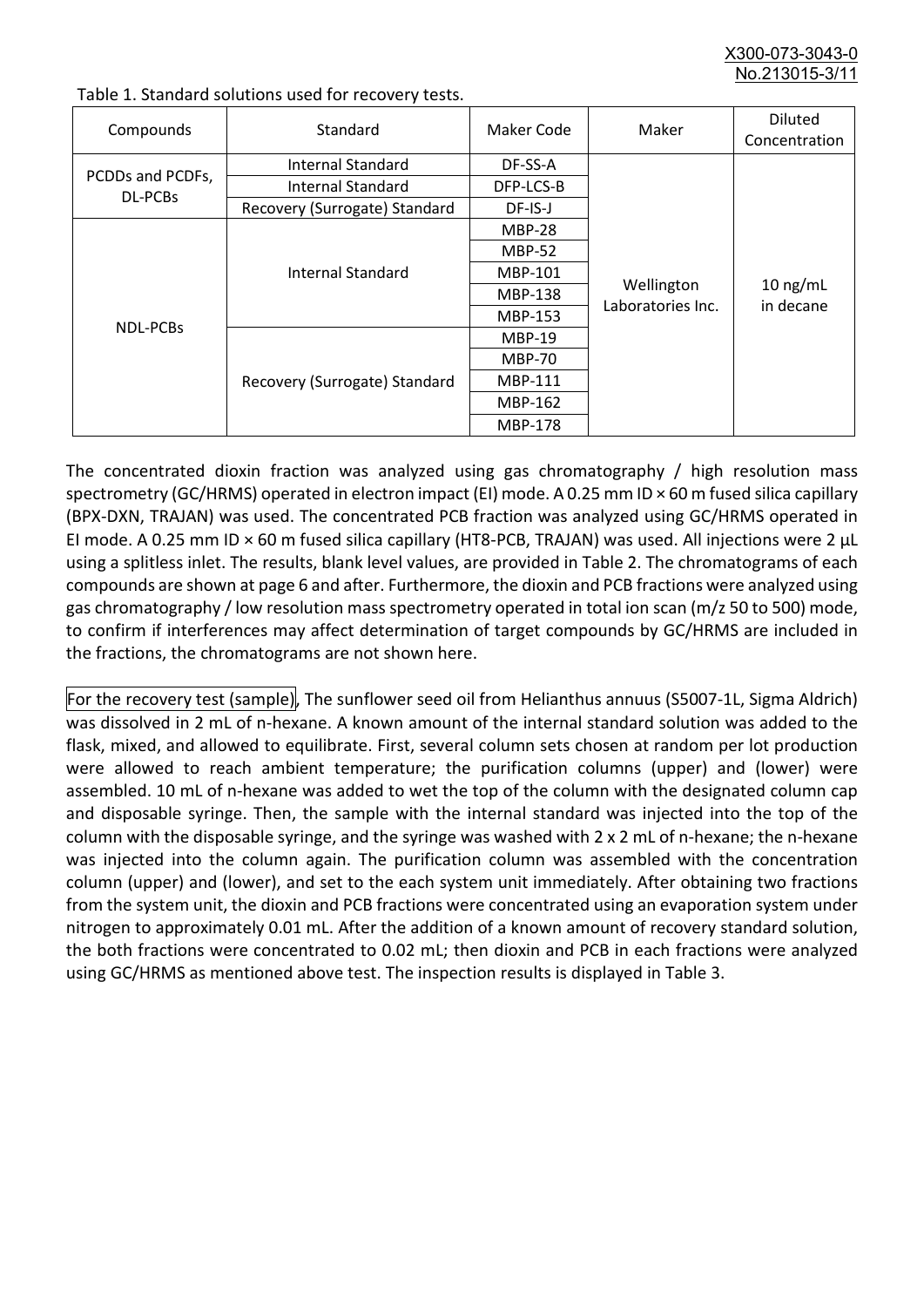X300-073-3043-0 No.213015-4/11

| able z blank levels of dioxins (I coosy I cors and be I cosy and NDET cos per column sett<br>Congener | Concentration | LOQ       | <b>LOD</b> | $S/N=3$   | TEQ*      |
|-------------------------------------------------------------------------------------------------------|---------------|-----------|------------|-----------|-----------|
|                                                                                                       | pg/column     | pg/column | pg/column  | pg/column | pg/column |
| 2,3,7,8-TeCDD                                                                                         | <b>ND</b>     | 0.29      | 0.09       | 0.09      | 0.09      |
| 1,2,3,7,8-PeCDD                                                                                       | <b>ND</b>     | 0.30      | 0.09       | 0.05      | 0.09      |
| 1,2,3,4,7,8-HxCDD                                                                                     | <b>ND</b>     | 0.8       | 0.2        | 0.2       | 0.02      |
| 1,2,3,6,7,8-HxCDD                                                                                     | <b>ND</b>     | 0.7       | 0.2        | 0.2       | 0.02      |
| 1,2,3,7,8,9-HxCDD                                                                                     | <b>ND</b>     | 0.8       | 0.2        | 0.2       | 0.02      |
| 1,2,3,4,6,7,8-HpCDD                                                                                   | <b>ND</b>     | 1.3       | 0.4        | 0.08      | 0.004     |
| <b>OCDD</b>                                                                                           | <b>ND</b>     | 1.9       | 0.6        | 0.2       | 0.00018   |
| 2,3,7,8-TeCDF                                                                                         | <b>ND</b>     | 0.9       | 0.3        | 0.08      | 0.03      |
| 1,2,3,7,8-PeCDF                                                                                       | <b>ND</b>     | 0.8       | 0.2        | 0.1       | 0.006     |
| 2,3,4,7,8-PeCDF                                                                                       | <b>ND</b>     | 0.5       | 0.2        | 0.1       | 0.06      |
| 1,2,3,4,7,8-HxCDF                                                                                     | <b>ND</b>     | 0.6       | 0.2        | 0.08      | 0.02      |
| 1,2,3,6,7,8-HxCDF                                                                                     | <b>ND</b>     | 0.9       | 0.3        | 0.08      | 0.03      |
| 1,2,3,7,8,9-HxCDF                                                                                     | <b>ND</b>     | 0.6       | 0.2        | 0.09      | 0.02      |
| 2,3,4,6,7,8-HxCDF                                                                                     | <b>ND</b>     | 0.6       | 0.2        | 0.07      | 0.02      |
| 1,2,3,4,6,7,8-HpCDF                                                                                   | <b>ND</b>     | 1.0       | 0.3        | 0.1       | 0.003     |
| 1,2,3,4,7,8,9-HpCDF                                                                                   | <b>ND</b>     | 1.1       | 0.3        | 0.1       | 0.003     |
| <b>OCDF</b>                                                                                           | <b>ND</b>     | 2.0       | 0.6        | 0.1       | 0.00018   |
| #81 (3,4,4',5-TeCB)                                                                                   | <b>ND</b>     | 0.7       | 0.2        | 0.05      | 0.00006   |
| #77 (3,3',4,4'-TeCB)                                                                                  | <b>ND</b>     | 1.5       | 0.5        | 0.05      | 0.00005   |
| #126 (3,3',4,4',5-PeCB)                                                                               | <b>ND</b>     | 0.4       | 0.1        | 0.07      | 0.01      |
| #169 (3,3',4,4',5,5'-HxCB)                                                                            | <b>ND</b>     | 0.9       | 0.3        | 0.05      | 0.009     |
| #123 (2',3,4,4',5-PeCB)                                                                               | <b>ND</b>     | 0.4       | 0.1        | 0.02      | 0.000003  |
| #118 (2,3',4,4',5-PeCB)                                                                               | <b>ND</b>     | 0.7       | 0.2        | 0.02      | 0.000006  |
| #105 (2,3,3',4,4'-PeCB)                                                                               | <b>ND</b>     | 0.4       | 0.1        | 0.02      | 0.000003  |
| #114 (2,3,4,4',5-PeCB)                                                                                | <b>ND</b>     | 0.6       | 0.2        | 0.02      | 0.000006  |
| #167 (2,3',4,4',5,5'-HxCB)                                                                            | <b>ND</b>     | 0.4       | 0.1        | 0.02      | 0.000003  |
| #156 (2,3,3',4,4',5-HxCB)                                                                             | <b>ND</b>     | 0.5       | 0.1        | 0.02      | 0.000003  |
| #157 (2,3,3',4,4',5'-HxCB)                                                                            | <b>ND</b>     | 0.6       | 0.2        | 0.02      | 0.000006  |
| #189 (2,3,3',4,4',5,5'-HpCB)                                                                          | <b>ND</b>     | 0.4       | 0.1        | 0.02      | 0.000003  |
| #28 (2,4,4'-TrCB)                                                                                     | 1.0           | 0.4       | 0.1        | 0.02      |           |
| #52 (2,2',5,5'-TeCB)                                                                                  | 0.4           | 0.3       | 0.1        | 0.03      |           |
| #101 (2,2',4,5,5'-PeCB)                                                                               | (0.1)         | 0.4       | 0.1        | 0.03      |           |
| #138 (2,2',3,4,4',5'-HxCB)                                                                            | <b>ND</b>     | 0.6       | 0.2        | 0.02      |           |
| #153 (2,2',4,4',5,5'-HxCB)                                                                            | <b>ND</b>     | 1.1       | 0.3        | 0.03      |           |
| #180 (2,2',3,4,4',5,5'-HpCB)                                                                          | <b>ND</b>     | 0.6       | 0.2        | 0.03      |           |

\* TEQ: Toxicity Equivalents (are applied WHO-TEF(2006))

- 1. The figures in the parentheses in the concentration of actual measurement denote the concentration of the LOD or more and less than the LOQ.
- 2. ND in the concentration of actual measurement denotes less than the LOD.
- 3. TEQ are calculated with an actual measurement which is the concentration of the LOQ or more, and an actual measurement which is the concentration of the LOD or more and less than the LOQ, respectively. For values less than the LOD, TEQ are calculated with the LOD.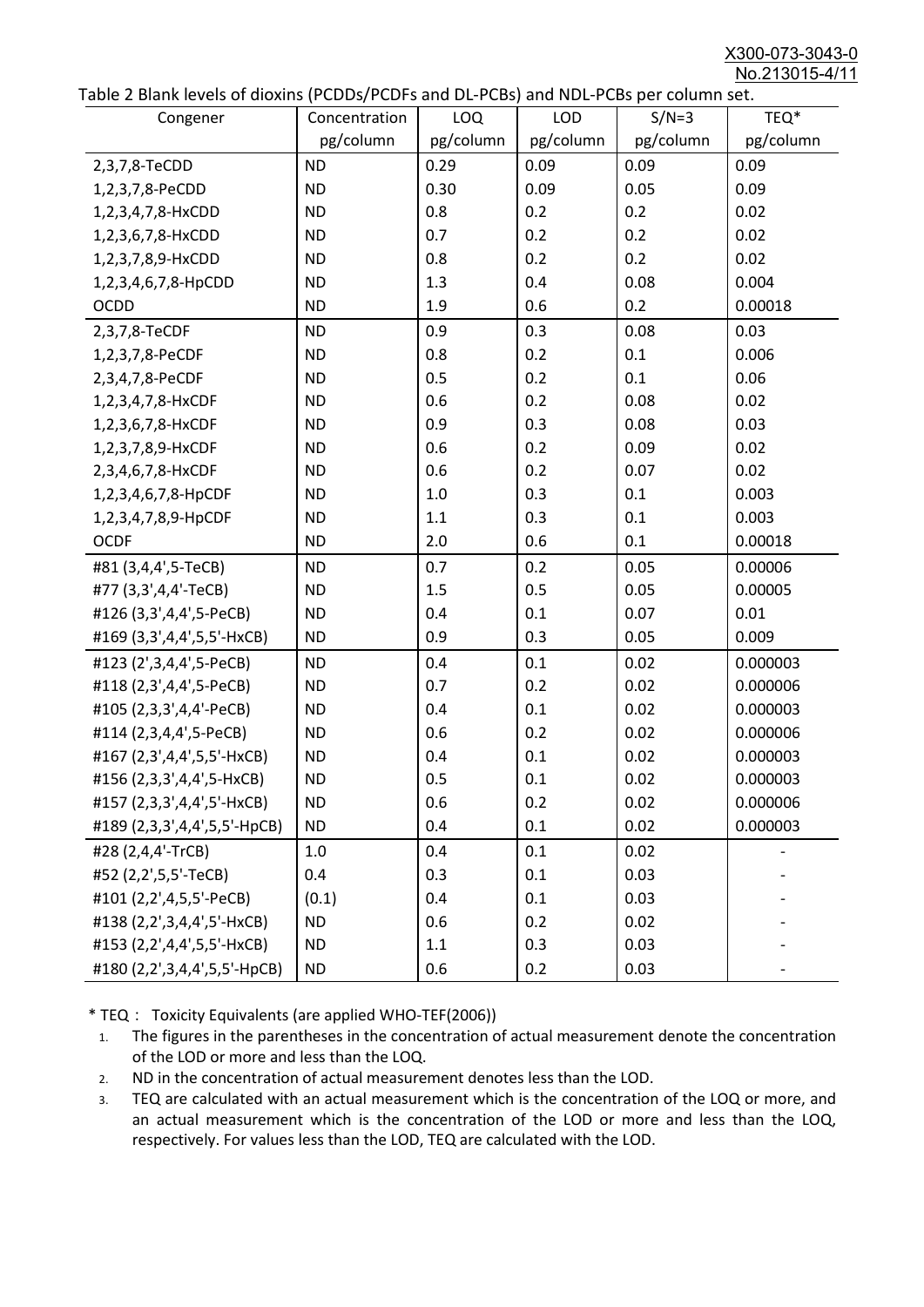| uwic J.<br><b>INCLUSION INTO THE MANUSCRY INTO THE STATISTICS</b><br>Congener | Sample |
|-------------------------------------------------------------------------------|--------|
| 2,3,7,8-TeCDD                                                                 | 79 %   |
| 1,2,3,7,8-PeCDD                                                               | 85%    |
| 1,2,3,4,7,8-HxCDD                                                             | 96 %   |
| 1,2,3,6,7,8-HxCDD                                                             | 97%    |
| 1,2,3,7,8,9-HxCDD                                                             | 85 %   |
| 1,2,3,4,6,7,8-HpCDD                                                           | 85 %   |
| <b>OCDD</b>                                                                   | 80%    |
| 2,3,7,8-TeCDF                                                                 | 91 %   |
| 1,2,3,7,8-PeCDF                                                               | 91%    |
| 2,3,4,7,8-PeCDF                                                               | 90%    |
| 1,2,3,4,7,8-HxCDF                                                             | 87%    |
| 1,2,3,6,7,8-HxCDF                                                             | 89 %   |
| 1,2,3,7,8,9-HxCDF                                                             | 92%    |
| 2,3,4,6,7,8-HxCDF                                                             | 99 %   |
| 1,2,3,4,6,7,8-HpCDF                                                           | 85 %   |
| 1,2,3,4,7,8,9-HpCDF                                                           | 90%    |
| <b>OCDF</b>                                                                   | 85%    |
| #81 (3,4,4',5-TeCB)                                                           | 85%    |
| #77 (3,3',4,4'-TeCB)                                                          | 85%    |
| #126 (3,3',4,4',5-PeCB)                                                       | 86 %   |
| #169 (3,3',4,4',5,5'-HxCB)                                                    | 88%    |
| #123 (2', 3, 4, 4', 5-PeCB)                                                   | 95 %   |
| #118 (2,3',4,4',5-PeCB)                                                       | 95 %   |
| #105 (2,3,3',4,4'-PeCB)                                                       | 93 %   |
| #114 (2,3,4,4',5-PeCB)                                                        | 87%    |
| #167 (2,3',4,4',5,5'-HxCB)                                                    | 90 %   |
| #156 (2,3,3',4,4',5-HxCB)                                                     | 95 %   |
| #157 (2,3,3',4,4',5'-HxCB)                                                    | 91 %   |
| #189 (2,3,3',4,4',5,5'-HpCB)                                                  | 93 %   |
| #28 (2,4,4'-TrCB)                                                             | 113 %  |
| #52 (2,2',5,5'-TeCB)                                                          | 83%    |
| #101 (2,2',4,5,5'-PeCB)                                                       | 92%    |
| #138 (2,2',3,4,4',5'-HxCB)                                                    | 99 %   |
| #153 (2,2',4,4',5,5'-HxCB)                                                    | 94 %   |
| #180 (2,2',3,4,4',5,5'-HpCB)                                                  | 94 %   |

Table 3. Recoveries of labeled internal standards.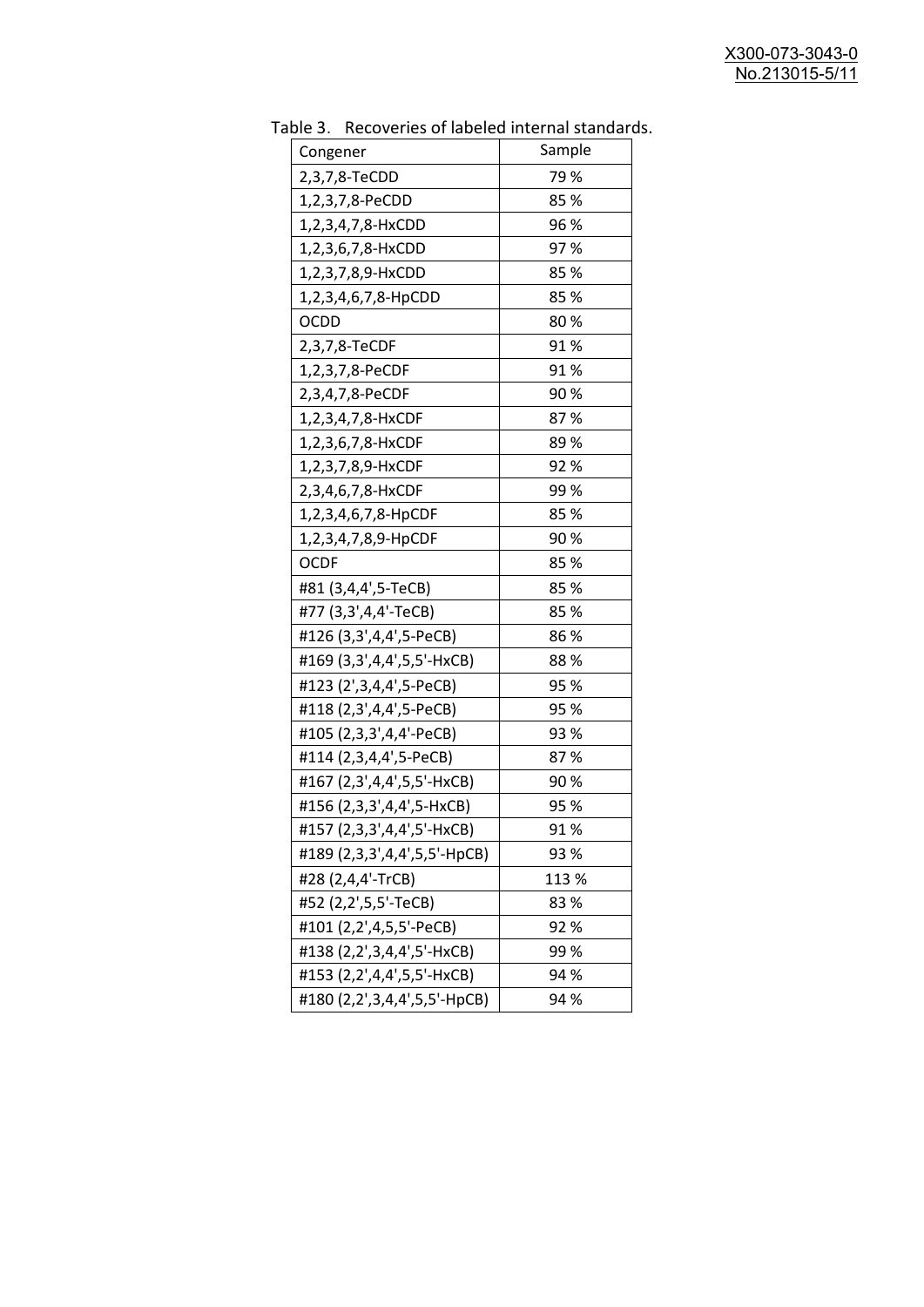

Retention Time (min)

**Compound View** Page 1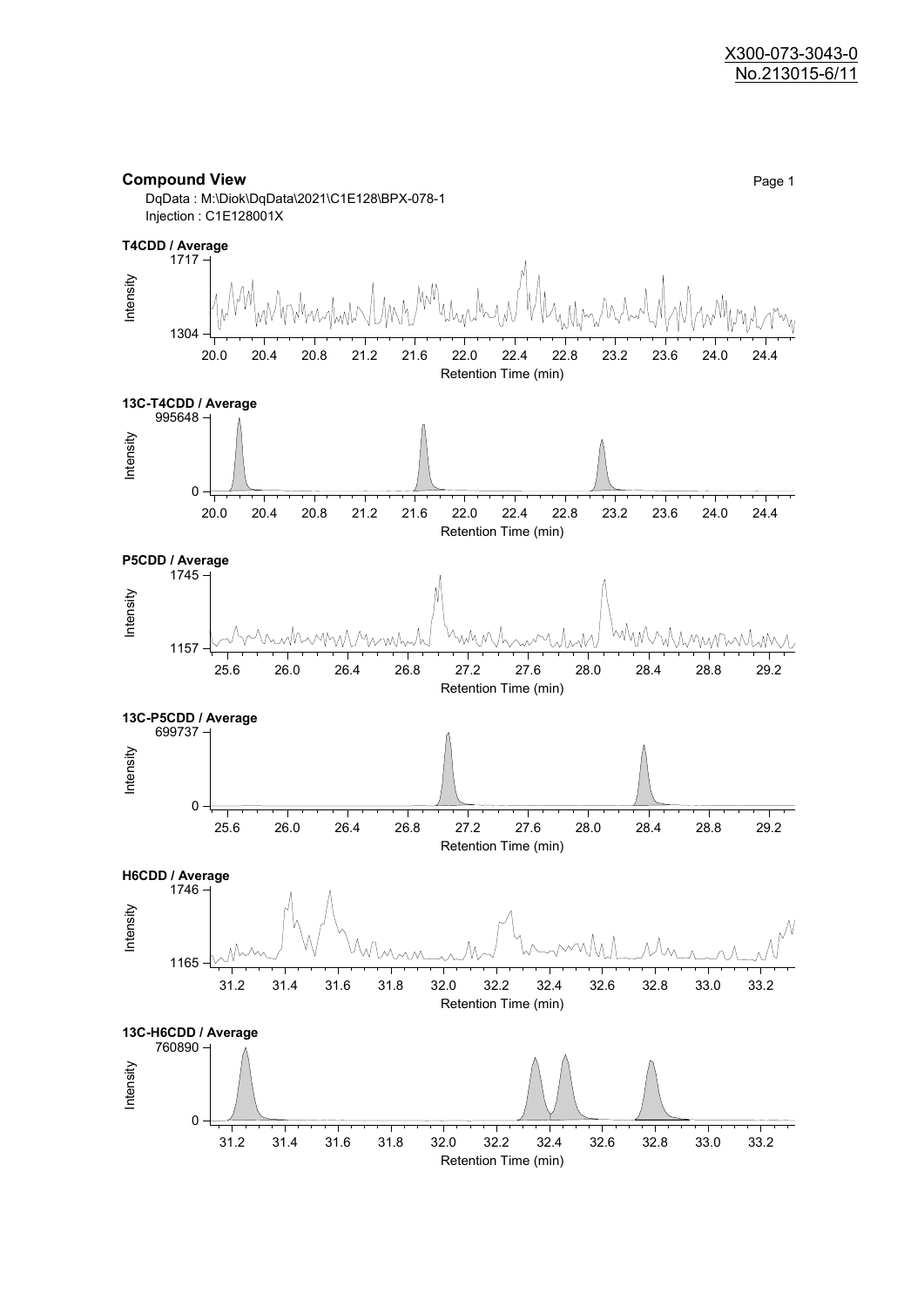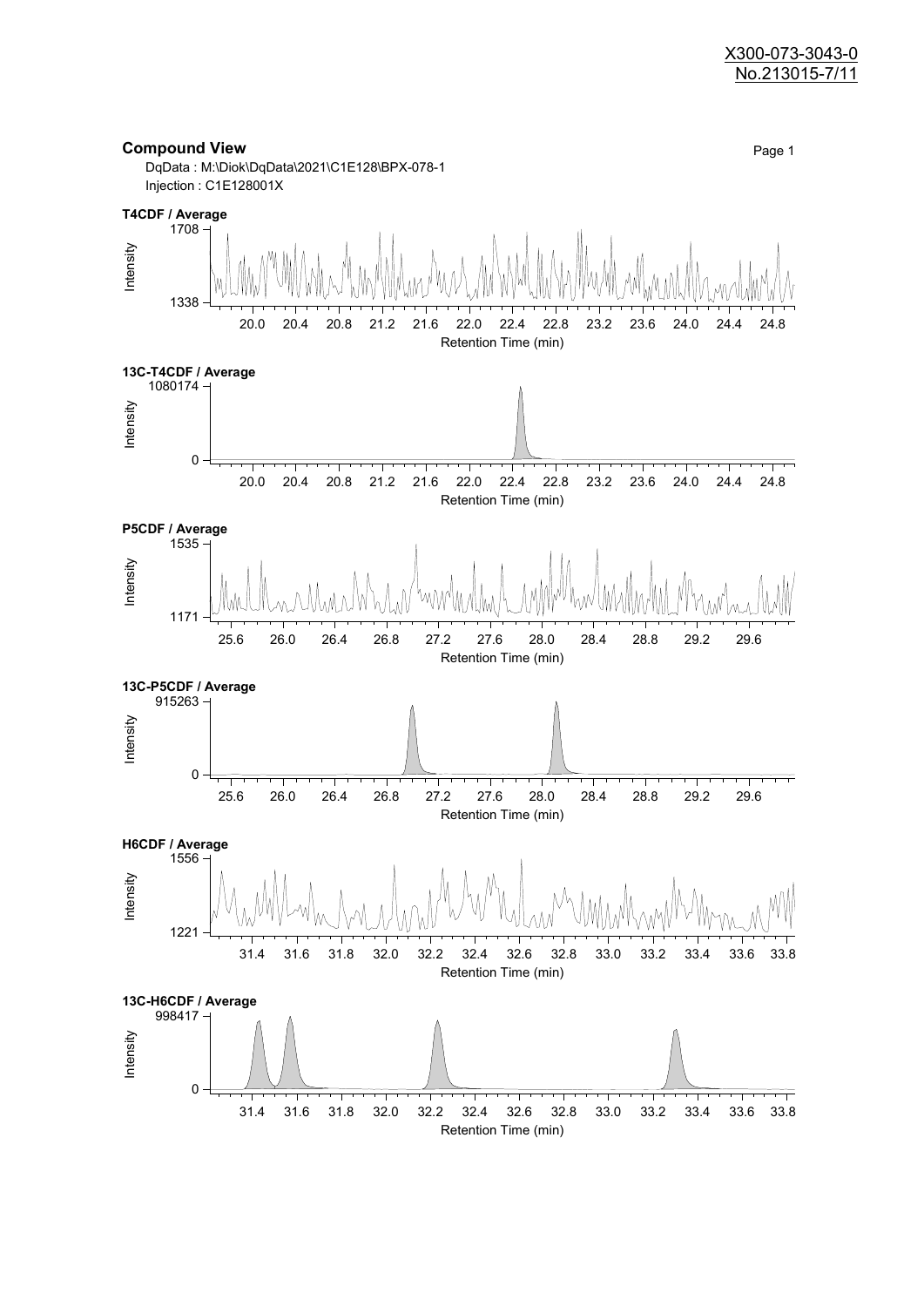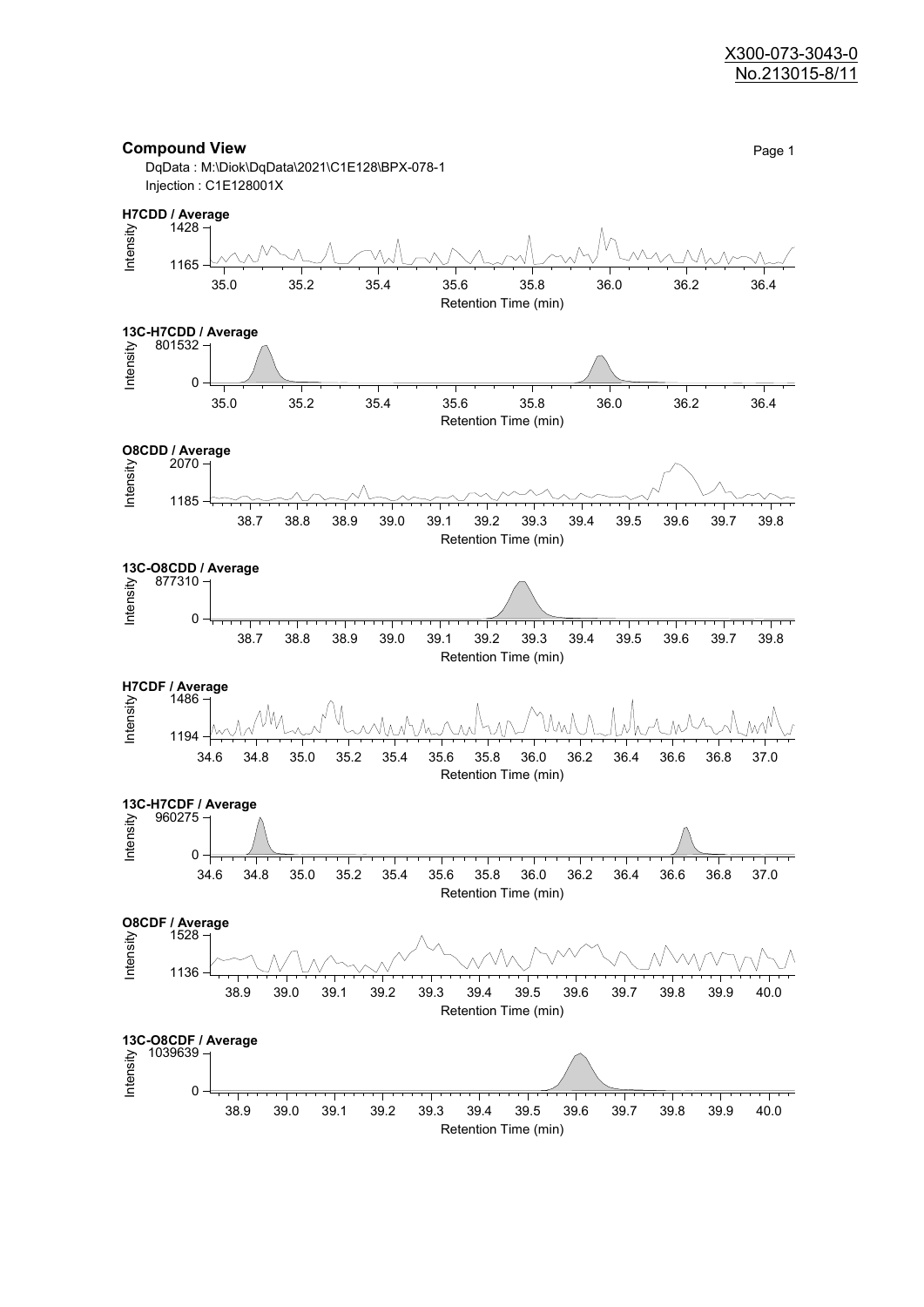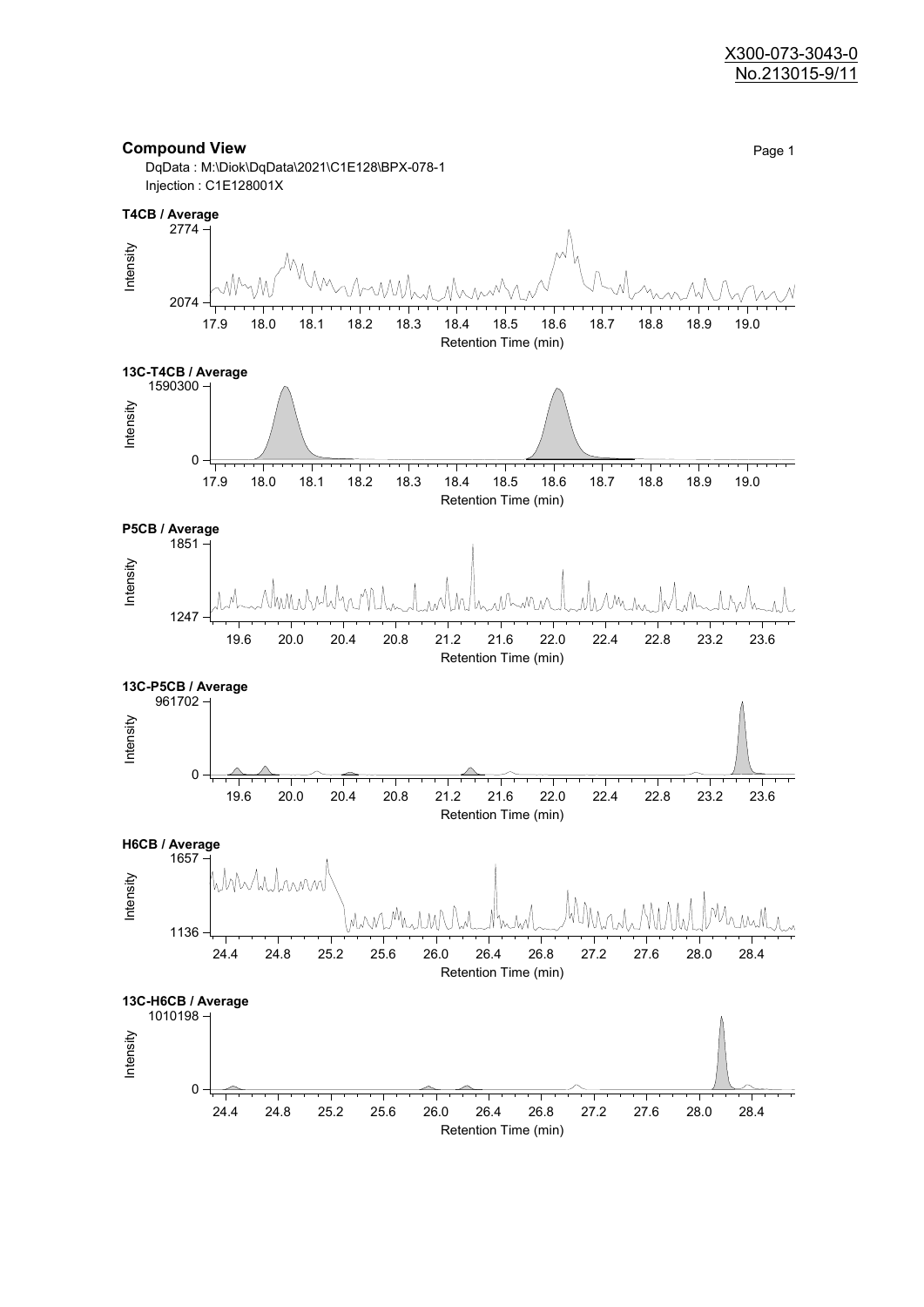